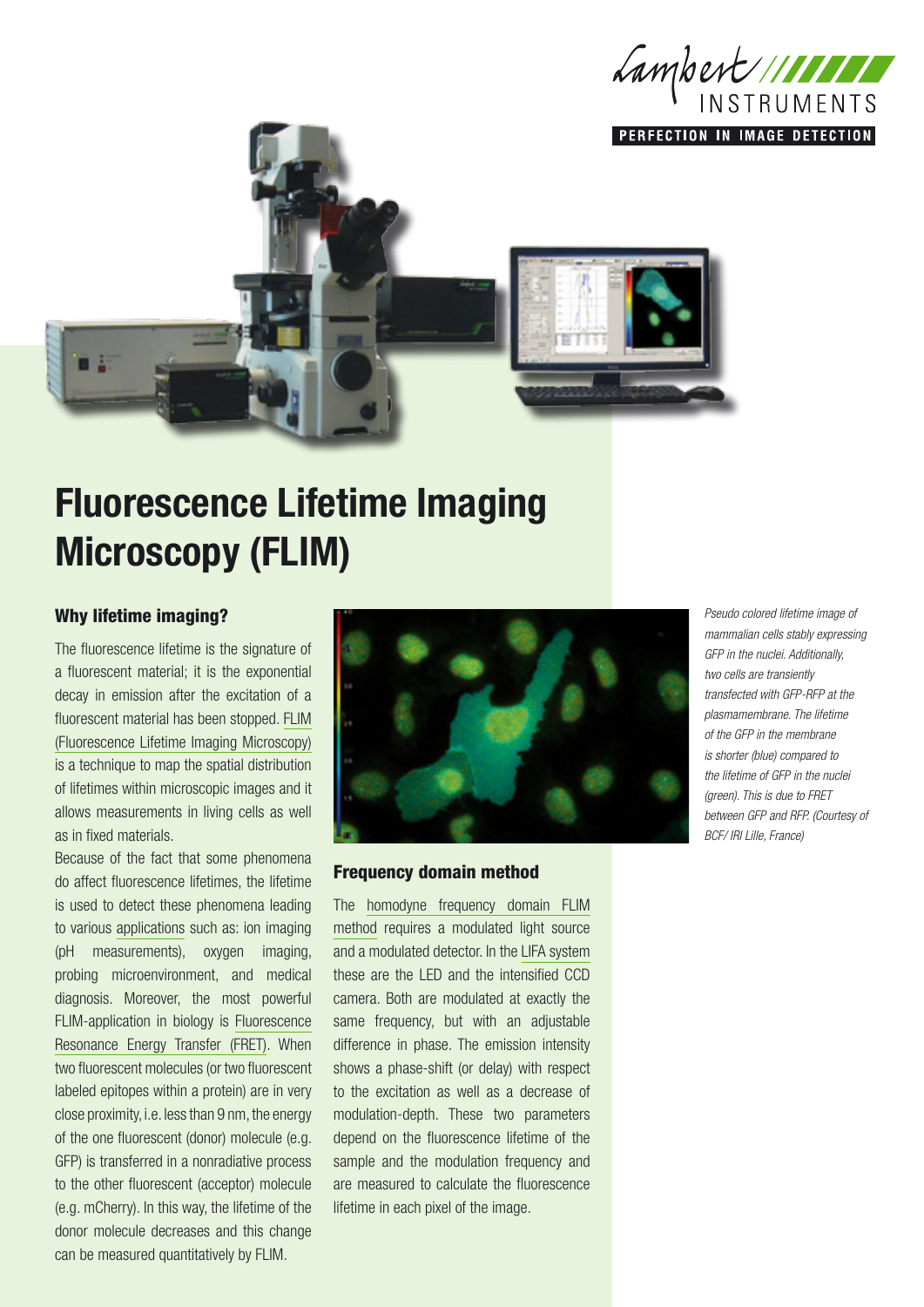## The Lambert Instruments FLIM Attachment (LIFA)… what is it?

The Lambert Instruments Fluorescence lifetime imaging microscopy Attachment [\(LIFA\)](http://www.lambert-instruments.com/product_details/1_english/2_products/9_fluorescence_lifetime_imaging_-flim/29_lifa,_lambert_instruments_fluorescence_attachment) is a dedicated system that allows image acquisition and generation of lifetime images in a matter of seconds. The system can be simply attached to any wide field fluorescence microscope and is easy to operate. Standard 3 LED's are mounted in the Multi-LED lamp house and wavelength selection is done by the [LI-FLIM](http://www.lambert-instruments.com/products/1_english/2_products/14_li-flim_software) software. The software allows acquisition at single-frequency or multifrequency, time lapses and includes analysis features such as statistics per ROI, polar plot and multi-lifetimecomponent-fit. All data can be exported.

## LIFA with other techniques

Widefield FLIM has the advantage of having a high speed of acquisition. However, one disadvantage is the out-of-focus light that lowers the contrast not only in the intensity image but also in the fluorescence lifetime data. This drawback is eliminated in [multibeam confocal FLIM](http://www.lambert-instruments.com/product_details/1_english/2_products/9_fluorescence_lifetime_imaging_microscopy/58_lifa_-_combined_to_yokogawa_spinning_disk) when using the LIFA with Yokogawa spinning disk at the wide field microscope. A much better spatial resolution can be achieved at high acquisition rate. Moreover, 3D FLIM stacks can be generated with this set-up.

The LIFA can also be combined with laser-[TIRF \(Total Internal Reflection Fluorescence\)](http://www.lambert-instruments.com/product_details/1_english/2_products/9_fluorescence_lifetime_imaging_microscopy/59_lifa_-_combined_to_laser-tirf). The laser beam comes in at a large incident angle causing internal reflection in the cover glass which results in the excitation of fluorophores immediately adjacent to the cover glass-specimen interface. Fluorophores at more than a few hundred nanometers distance from the cover glass (e.g. nuclei in the cell) are not excited and do not contribute to the intensity. This results in a much better contrast in intensity and

in the lifetime image of the phenomena of interest (e.g. in the cell membrane) close to the cover glass.

The [LIFA with Yokogawa spinning disk](http://www.lambert-instruments.com/product_details/1_english/2_products/9_fluorescence_lifetime_imaging_microscopy/58_lifa_-_combined_to_yokogawa_spinning_disk) or [with](http://www.lambert-instruments.com/product_details/1_english/2_products/9_fluorescence_lifetime_imaging_microscopy/59_lifa_-_combined_to_laser-tirf)  [laser-TIRF](http://www.lambert-instruments.com/product_details/1_english/2_products/9_fluorescence_lifetime_imaging_microscopy/59_lifa_-_combined_to_laser-tirf) uses modulated diode lasers as excitation light source instead of LED's. The lasers are integrated with the LIFA to control their power and modulation via the [LI FLIM](http://www.lambert-instruments.com/products/1_english/2_products/14_li-flim_software) software package that comes with the LIFA.

In the [LIFA-X](http://www.lambert-instruments.com/product_details/1_english/2_products/9_fluorescence_lifetime_imaging_microscopy/67_lifa-x,_for_long_lifetime_phosphorescence_imaging) the lifetime range is even extended up to phosphorescence lifetimes. This enables applications such as measuring oxygen concentrations in bio films.



*FLIM-TIRF image of mammalian cells.*

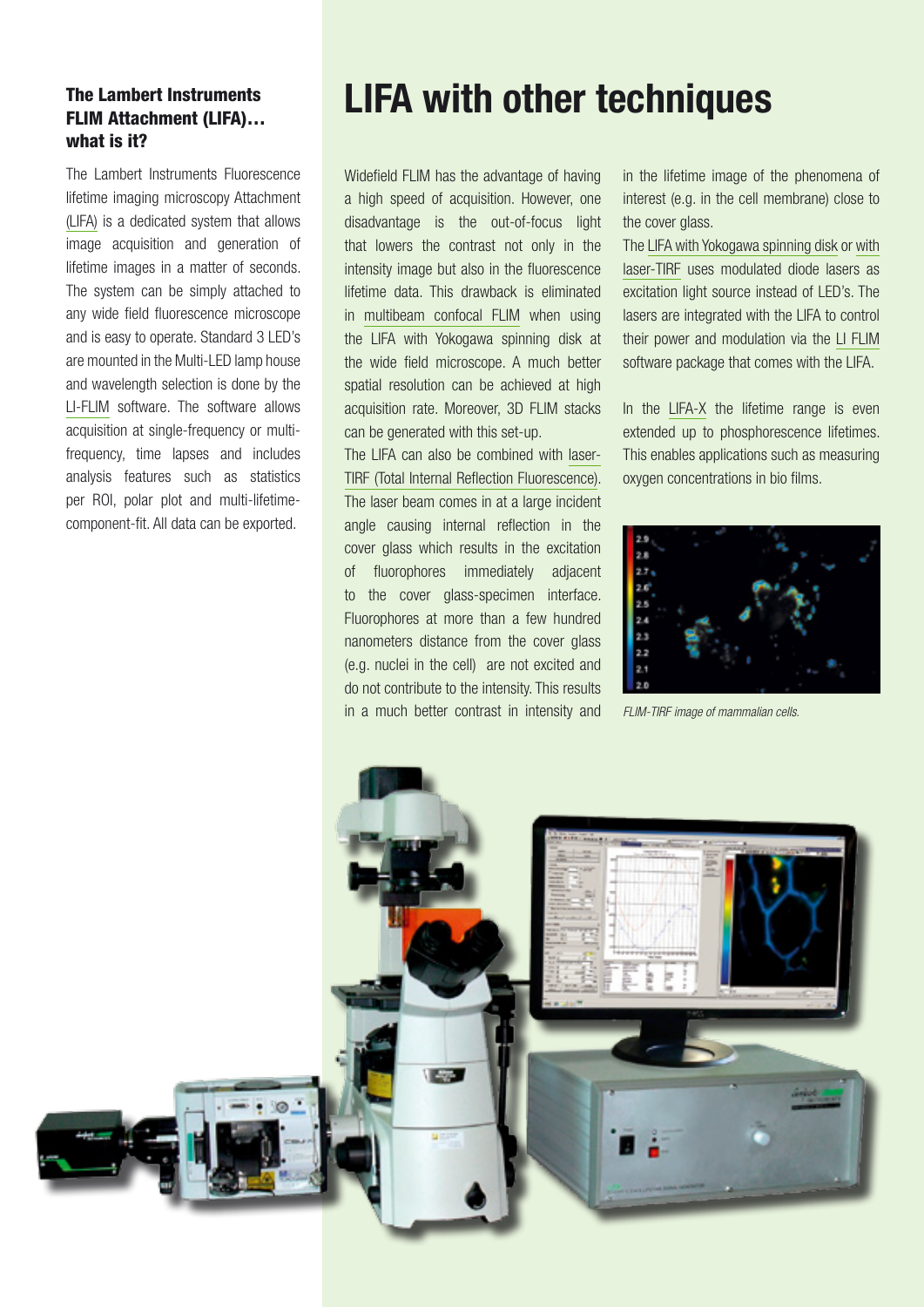

*Erythrocytic cells with membrane proteins fused to Cerulean or Citrine. FLIM image taken with LIFA combined to CSU22. Fluorescence lifetime in pseudo colors. (Courtesy of W. El Nemer, INSERM, and M. Christophe, platforme d'Imagerie Dynamic, Paris, France).*

### Features

- 1. [Frequency domain FLIM,](http://www.lambert-instruments.com/technology_details/1_english/4_technologies/1_flim,_fluorescence_lifetime_imaging_microscopy/7_measurement_methods_flim) used on wide field fluorescence microscopes.
- 2. Fast acquisition down to several lifetime images per second: convenient for moving objects in living cell samples.
- 3. The use of modulated LEDs or diode lasers allows excitation wavelengths from 340nm until 640nm.
- 4. Moderate excitation intensity reduces the chance to photo toxicity.
- 5. Multi frequency measurement allows the analysis of multi exponential lifetime components.
- 6. Lifetime range up to phosphorescence.
- 7. Combination with other microscopy techniques like multibeam confocal, TIRF, etc.



*Lifetime image of fixed mammalian cells labeled with donor Alexa488 and acceptor Alexa568. At the centrosomes (microtubule-organizing centers) these two fluorophores show FRET, as shown by the decreased Alexa488 lifetime (here: yellow) compared to its lifetime in the cytosol (here: red). (Courtesy of LAMBS, Italy)*



## Build your own frequency domain FLIM system

For users who would like to build their own frequency domain FLIM system, the [modulated intensifier II18MD](http://www.lambert-instruments.com/product_details/1_english/2_products/9_fluorescence_lifetime_imaging_-flim/30_ii18md,_modulated_image_intensifier) is offered as a separate product. To complete the system, a modulated light source, CCD camera, and preparation of the acquisition and analysis software are required. The II18MD comes with a power supply / control unit and can be equipped with a signal generator (II18MDS). Additionally, the modulated intensifier fiber optically coupled to a digital CCD camera (LI2CAM MD and LI2CAM MDS) can be purchased as separate product.